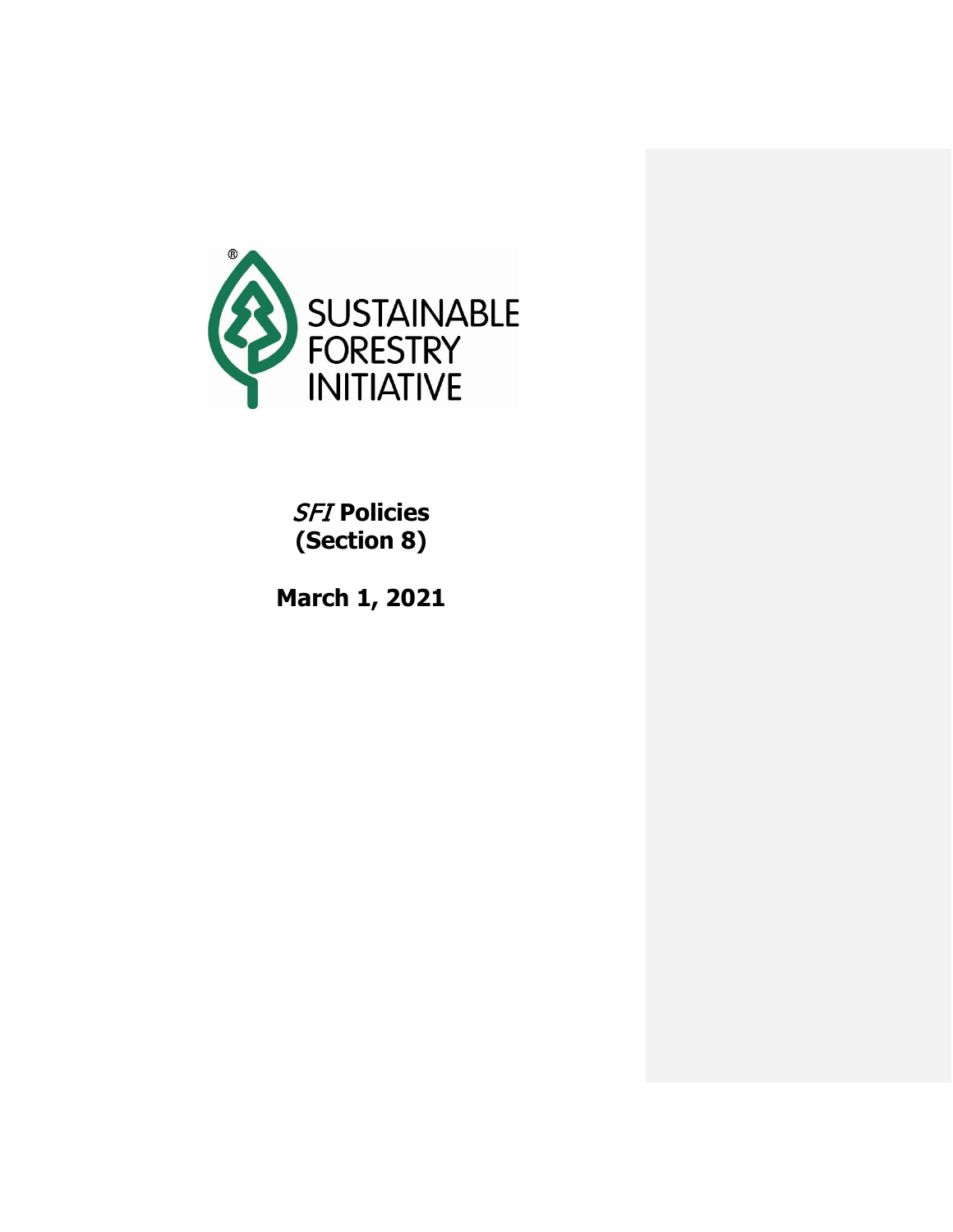## **Table of Contents**

| 1. SFI POLICY ON ILLEGAL LOGGING           |  |
|--------------------------------------------|--|
| 2. SFI POLICY ON FOREST TREE BIOTECHNOLOGY |  |

 $\overline{\mathbb{L}}$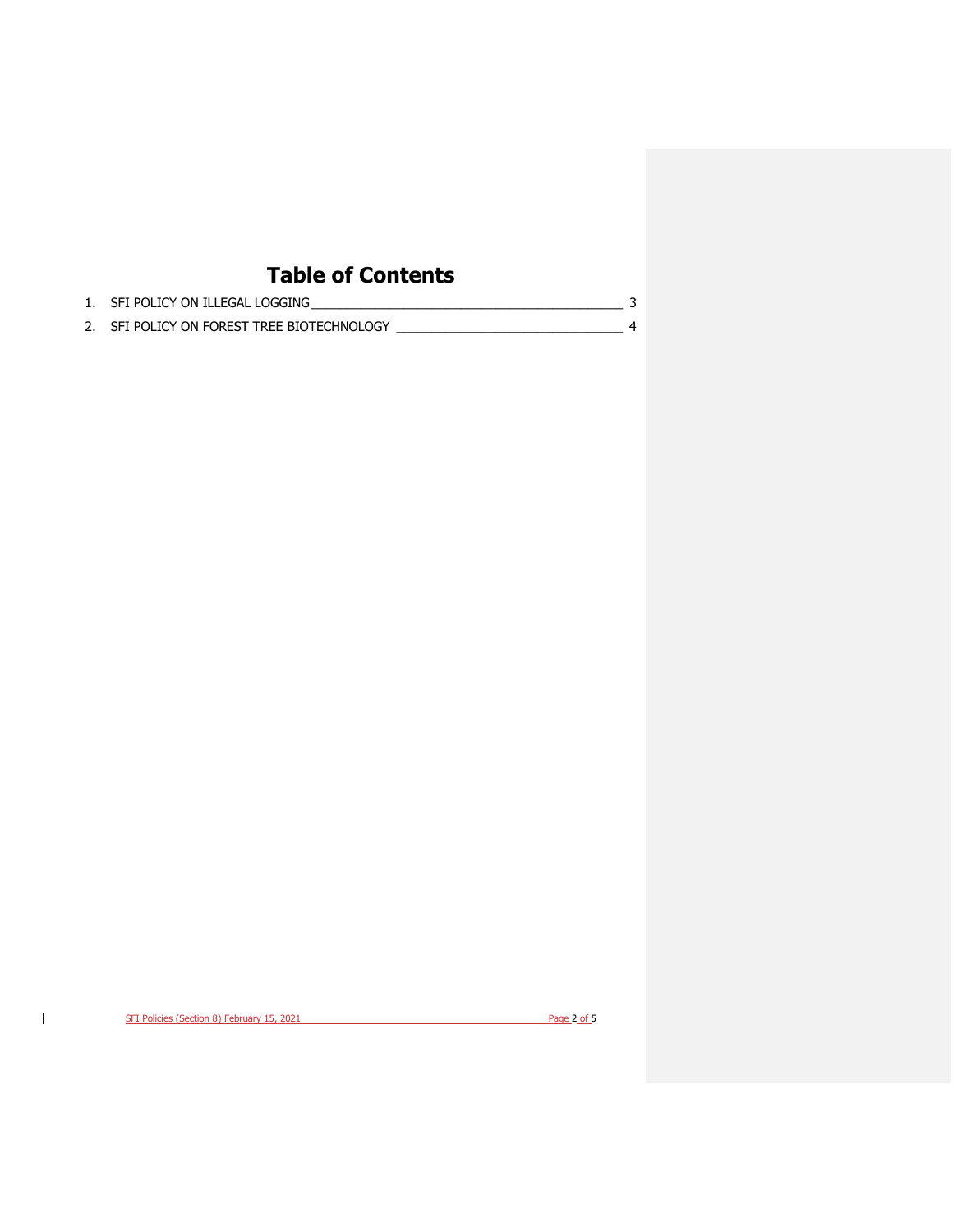## <span id="page-2-0"></span>**Part 1: SFI Policy on Illegal Logging[1](#page-2-1)**

The SFI program SFI has strong existing measures in the SFI 2022 Forest Management Standard, the SFI 2022 Fiber Sourcing Standard, the SFI 2022 Chain-of-Custody Standard, and the SFI 2022 Certified Sourcing Standard, the SFI Small Lands Group Certification Module, and the SFI Small Scale Forest Management Module for Indigenous Peoples, Families and Communities to avoid illegal sources of supply. This appendix covers the issue as to whether an organization can certify one operation to the SFI 2022 Fiber Sourcing Standard, the SFI 2022 Chain-of-Custody Standard (Section 4) or SFI 2022 Certified Sourcing Standard (Section 5), the SFI Small Lands Group Certification Module or the SFI Small Scale Forest Management Module for Indigenous Peoples, Families and Communities in the SFI requirements document, while another operation controlled by the company is engaged in *illegal logging*. This is an evolving issue and as international laws, regulations, agreements, treaties, and definitions of illegal logging change, SFI Inc. will review and update the language as necessary.

- A. SFI Inc. will not license any person or entity to use SFI's trademarks or labels, and SFI may revoke any license previously granted, if the proposed licensee or an Affiliate of the licensee has been found to have engaged in *Illegal Logging* by a government authority in the jurisdiction where the logging occurred<sup>2</sup>, unless the evidence available to SFI supports a conclusion that, in the business judgment of the *SFI Inc.* Board, any incidents of *Illegal Logging* by the entity are followed by prompt corrective action and do not show a pattern of Illegal Logging.
- B. SFI Inc. will not license any person or entity to use SFI's trademarks or labels, and SFI may revoke any license previously granted, if the evidence available to SFI supports a conclusion that, in the business judgment of the SFI Inc. Board, the proposed licensee or an Affiliate of the licensee has engaged in a pattern of *Illegal Logging*.<sup>[3](#page-2-3)</sup>
- C. Any person or entity whose application for an SFI license has been denied or whose license has been revoked pursuant to this section may reapply for a license upon a showing that any past *Illegal Logging* has been stopped, that appropriate actions have been taken to prevent it from recurring, and that the proposed licensee and its Affiliates do not knowingly engage in *Illegal Logging*. Such showing shall be supported by a thirdparty audit conducted by an *SFI certification body* accredited to conduct 202210-2014 SFI Standard certifications and shall include local expertise as part of the *audit team*.<sup>[4](#page-2-4)</sup>
- D. As used in this section,
	- "Illegal Logging" means harvesting and trading of wood fiber in violation of applicable laws and regulations in the country of harvest (including trade in CITES (The Convention on International Trade in Endangered Species of Wild Fauna and Flora) listed species.

<sup>2</sup> This enables SFI to take action that is based on a government finding (conviction, court decision, regulatory decision, fine etc.) of<br>*Illegal Logging.* SFI would not make any factual determinations of *illegal logging* of overseas operations is required unless and until such a finding is made.

<sup>3</sup>This enables SFI to take action against a company that is known to engage in a pattern of *Illegal Logging*, but that has NOT been subject to government enforcement actions (perhaps because the local government is corrupt or ineffective). The SFI Board would<br>need to make the factual determinations based on the best evidence available to it. No audit o unless and until such a finding is made.

<span id="page-2-4"></span><span id="page-2-3"></span><span id="page-2-2"></span><span id="page-2-1"></span>The audit shall cover all operations in all jurisdictions where the *illegal logging* occurred.

**Commented [SFI 1]:** Updated definition of illegal logging.

<sup>1</sup> **As Approved by the SFI Board of Directors September 23, 2008.**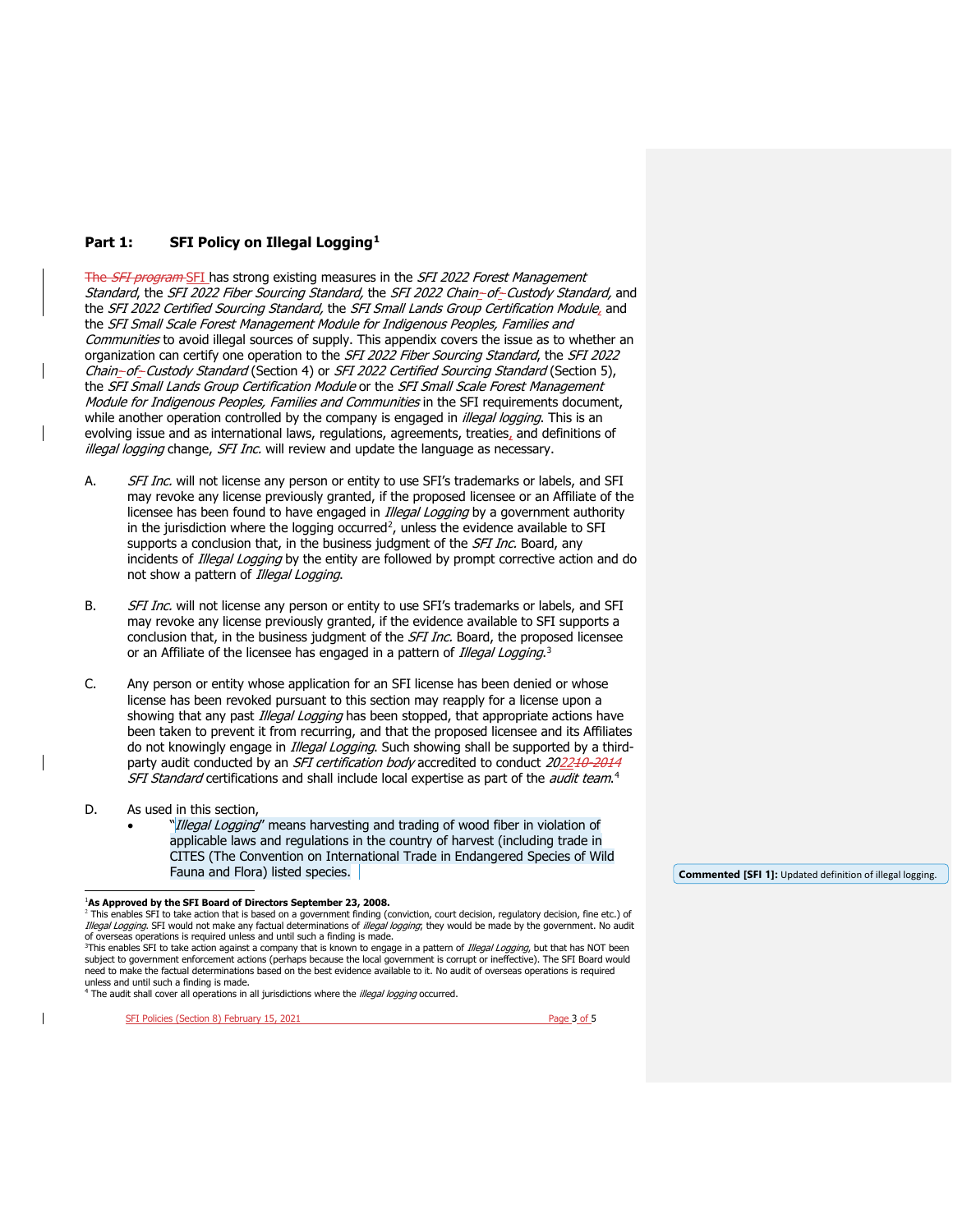- "Affiliate" means any person or entity that directly or indirectly controls, is controlled by, or is under common control with the proposed licensee.
- "Control" means owning a majority of the stock, appointing a majority of the directors, or otherwise having the practical or legal power to direct the operations of a person or entity.

## <span id="page-3-0"></span>Part 2: SFI Policy on Forest Tree Biotechnology<sup>[5](#page-3-1)</sup>

The SFI program SFI has strong existing measures in the SFI 2022 Forest Management Standard and the SFI 2022 Fiber Sourcing Standard, the SFI Small Lands Group Certification Module, and the SFI Small Scale Forest Management Module for Indigenous Peoples, Families and Communities regarding legal compliance with federal, state or provincial environmental laws and regulations including research on genetically modified trees via *forest tree* biotechnology.<sup>[6](#page-3-2)</sup> The use of genetically modified organisms is an evolving issue and as federal and international laws, regulations, agreements, treaties and market place recognition of the use of genetically modified trees via *forest tree biotechnology* change, SFI Inc. will proactively review and update the SFI 2022 Standards and Rules language and this policy as necessary.

- A. SFI Inc. recognizes that forest tree biotechnology offers the potential to prevent the loss of tree species like the American Chestnut due to devastating diseases and to further improve the quality and *productivity* of trees, their resistance to insects and disease and to grow trees with characteristics that allow them to be more efficiently manufactured into building products, paper and to provide feedstock for bioenergy.
- B. SFI Inc. recognizes that genetically modified-forest trees are not approved for commercial *plantings* in the United States and Canada and, even if approved in the future, it will take many years for fiber from genetically modified forest trees to reach manufacturing facilities.
- C. SFI Inc. realizes that much research is still being conducted to study the ecological cost benefits of genetically modified -trees and regulations concerning forest biotechnology continue to evolve. As such research and regulations develop,  $\frac{1}{2}$  SFI Inc. will review these developments to understand the impacts of genetically modified -trees from an ecological perspective.
- D. SFI Inc. is endorsed by the [Program for the Endorsement of Forest Certification,](http://www.pefc.org/) (www.pefc.org) which has restrictions on the use of genetically modified -trees until December 31, 2022:

"Genetically-modified trees shall not be used."<sup>7</sup>

Note: The restriction on the usage of genetically -modified trees has been adopted based on the Precautionary Principle. Until enough scientific data on genetically-

<sup>5</sup> **As approved by the** SFI **Board of Directors December 5, 2013.**

<span id="page-3-2"></span><span id="page-3-1"></span><sup>6</sup> Performance Measure 10.1.2 (FMS) and Performance Measure 4.1.2 (FSM). Certified Organizations shall comply with applicable federal, provincial, state, and local forestry and related social and environmental laws and regulations. <sup>7</sup> PEFC ST 1003:2018, Sustainable Forest Management-Requirements, 8.4.7.

**Commented [SFI 2]:** Adopting the term 'genetically modified' trees to align with PEFC terminology.